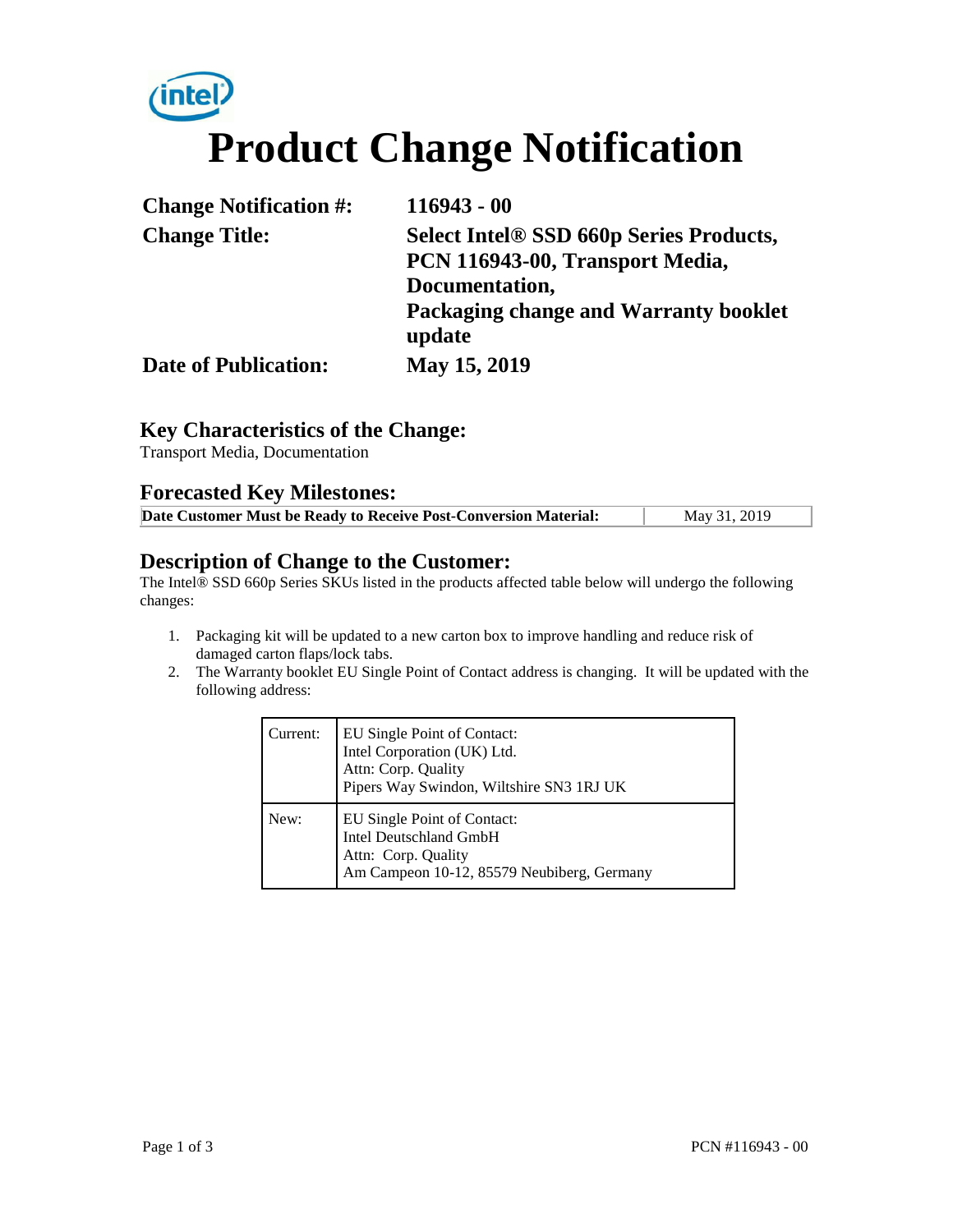# **Customer Impact of Change and Recommended Action:**

These updates will not affect the Form, Fit, or Function of the products.

Customer should be aware of these packaging changes and take any steps for incoming and processing to accommodate the new packages.

Intel will attempt to deplete pre-conversion material before shipping post-conversion material but there is a possibility of Intel shipping mixed inventory. Therefore, customers will need to manage and migrate to the post-conversion material as soon as possible.

Milestone dates are estimates and subject to change based on business and operational conditions.

Please contact your local Intel Field Sales Rep if you have any further questions about these changes.

## **Products Affected / Intel Ordering Codes:**

| <b>Marketing Name</b>                                                                         | <b>Product Code</b>      | MMH    |
|-----------------------------------------------------------------------------------------------|--------------------------|--------|
| Intel® SSD 660p Series (512GB, M.2 80mm PCIe 3.0 x4, 3D2, QLC) $ $ SSDPEKNW512G8X1            |                          | 978348 |
| Intel® SSD 660p Series (512GB, M.2 80mm PCIe 3.0 x4, 3D2, QLC) SSDPEKNW512G8XT $\vert$ 978349 |                          |        |
| Intel® SSD 660p Series (1.0TB, M.2 80mm PCIe 3.0 x4, 3D2, QLC)                                | SSDPEKNW010T8X1   978350 |        |
| Intel® SSD 660p Series (2.0TB, M.2 80mm PCIe 3.0 x4, 3D2, QLC)                                | SSDPEKNW020T8X1   978351 |        |
| Intel $\otimes$ SSD 660p Series (2.0TB, M.2 80mm PCIe 3.0 x4, 3D2, QLC)                       | SSDPEKNW020T8XT          | 984872 |
| Intel® SSD 660p Series (1.0TB, M.2 80mm PCIe 3.0 x4, 3D2, QLC)                                | SSDPEKNW010T8XT          | 984875 |

# **PCN Revision History:**

| <b>Date of Revision:</b> | <b>Revision Number:</b> | <b>Reason:</b>           |
|--------------------------|-------------------------|--------------------------|
| May 15, 2019             | 90                      | Originally Published PCN |